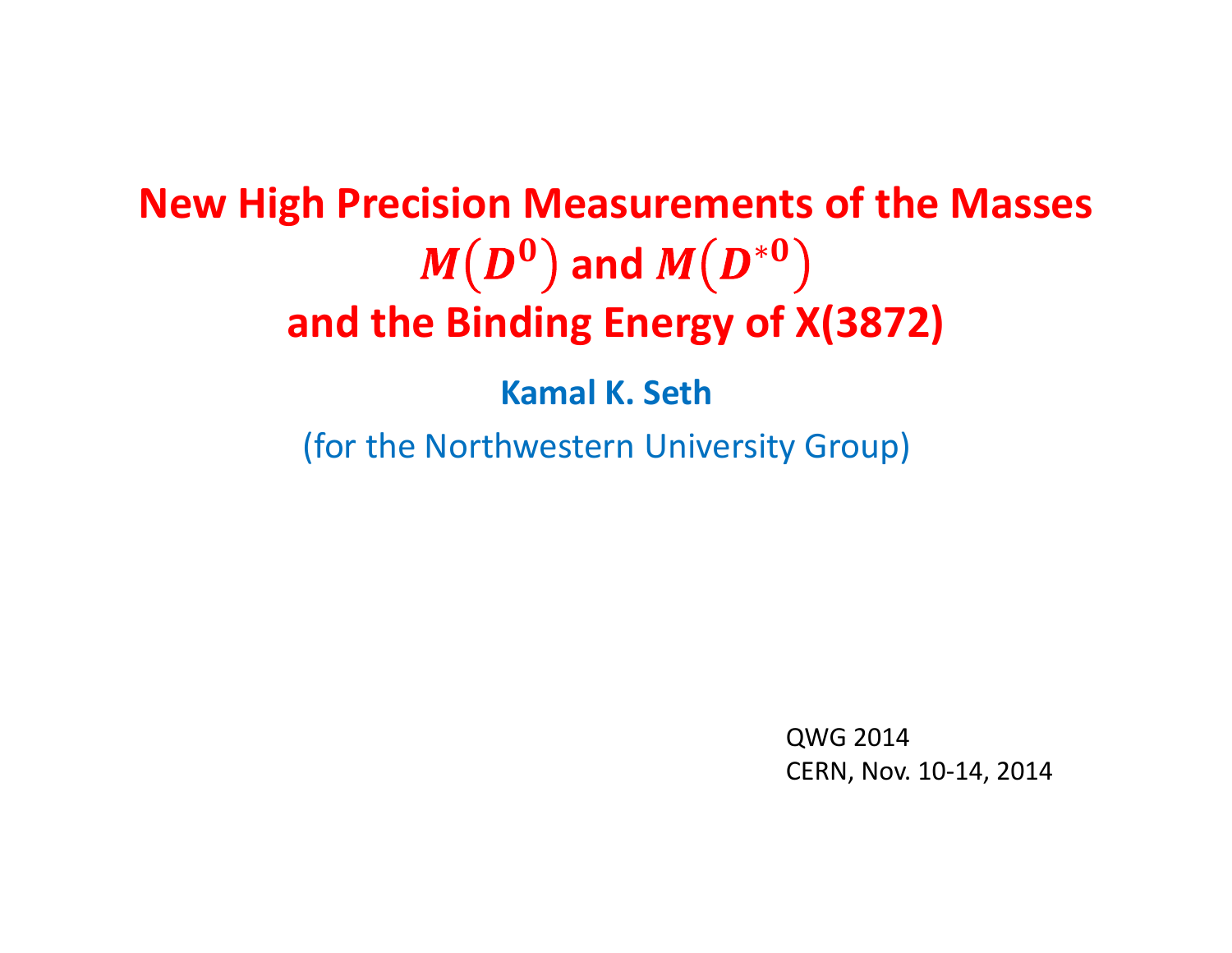We have all been fascinated for <sup>a</sup> long time by hadrons beyond the conventional  $|q\bar{q}\rangle$  mesons, and the  $|qqq\rangle$  baryons. The literature is full of numerous claims and counterclaims for the discovery of what are called **exotics**.

Most of the earlier claims, which mercifully did not survive, were based on small statistics enhancements arising out of statistical fluctuations. This is no longer true because of observations in large statistics data from the detectors at the B-factories, BaBar and Belle, and the detectors BES at BEPC, and CMS and LHCB at LEP. There has been <sup>a</sup> unprecedented proliferation of charged and neutral 'exotics', so much so that we are running out of what alphabet with which to designate them, X, Y, Z, …

Through all these developments, the poster ‐child of exotics has remained the first exotic – **the X(3872)**. It has been unambiguously identified by all who had enough energy to produce it, and enough energy in its decay products to identify it. It is indeed unique among the claimed exotics by having <sup>a</sup> width <sup>&</sup>lt; 1 MeV, and its structure remains <sup>a</sup> mystery.

Over the years many theoretical models for the structure of X(3872) have been proposed, but the most popular remains that it is <sup>a</sup> **hadronic molecule** made up of two well established mesons, the ܦ  $^0$  and  $D^{\ast}{}^0$  mesons. The undeniable reason for the particular appeal of the  $D$  ${}^{0}D*{}^{0}$  molecular model is the fact that the mass of X(3872) is very close to the sum of the masses of the  $D$  $^0$  and  $D^{*0}$  mesons, as was noted the day it was born.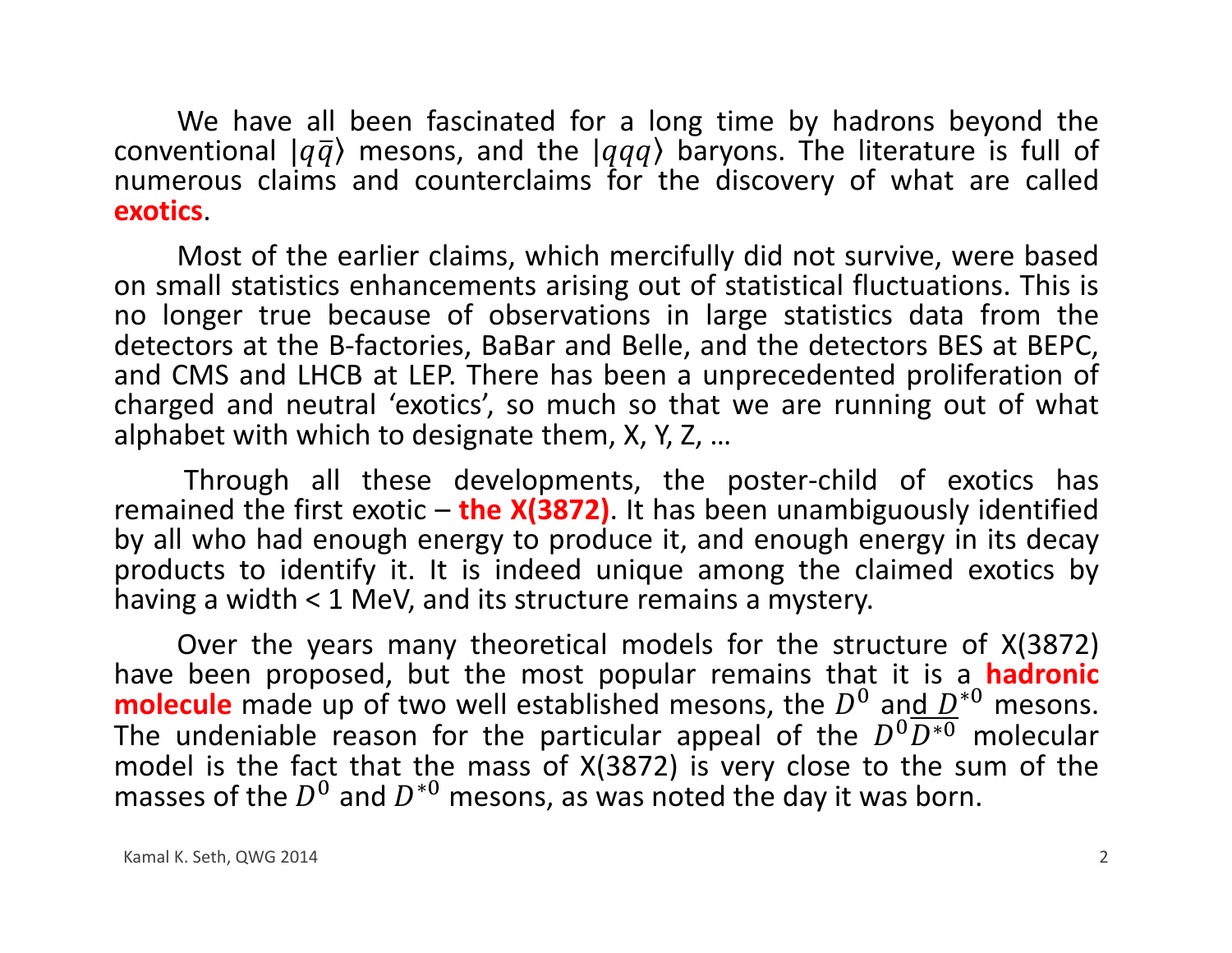For any molecule the most important observable is its binding energy, and for several years we have been trying to measure the binding energy of the presumed X(3872) molecule with greater and greater precision. I want to report on the latest two steps we have taken in this pursuit.

A measurement of the binding energy of X(3872) as a  $D$  ${}^{0}D^{*0}$  molecular requires knowledge of three masses:

 $M(X(3872)), \, M(D^0), \, M(D^{*0}), \, \text{or} \, \Delta M \equiv M(D^{*0}) - M(D^0)$ 0

Since the discovery of X(3872) in 2003 the uncertainties in the measurements of two of the three required masses have gradually decreased:

 $M(X(3872))$ : ±800 keV (2003)  $\rightarrow$  ±500 keV (PDG 2006)  $\rightarrow$  ±170 keV (PDG 2014)

 $M(D^{\,0})$ : ±1000 keV (2003)  $\rightarrow$  ±1000 keV (PDG 2006)  $\rightarrow$  ±180 keV (CLEO 2007)

ܯ ܯ ‐ ∗ܦ ܦ : ±70 keV **(CLEO 1992)**

BE(*X*(3872)): -900±2100 keV (2003) → -900±2100 keV (PDG 2006) → +600±600 keV (CLEO 2007)

I am going to tell you about two major improvements in these mass measurements which have taken place since 2007, so that the latest determination of the binding energy of X(3872) has improved from

 $\mathsf{BE}(X(3872)) = +600 \pm 600$  keV (2007) to  $\,\,\,\,+13 \pm$ 192 keV (2014)

I am going to tell you about the two measurements which have led to this impressive development.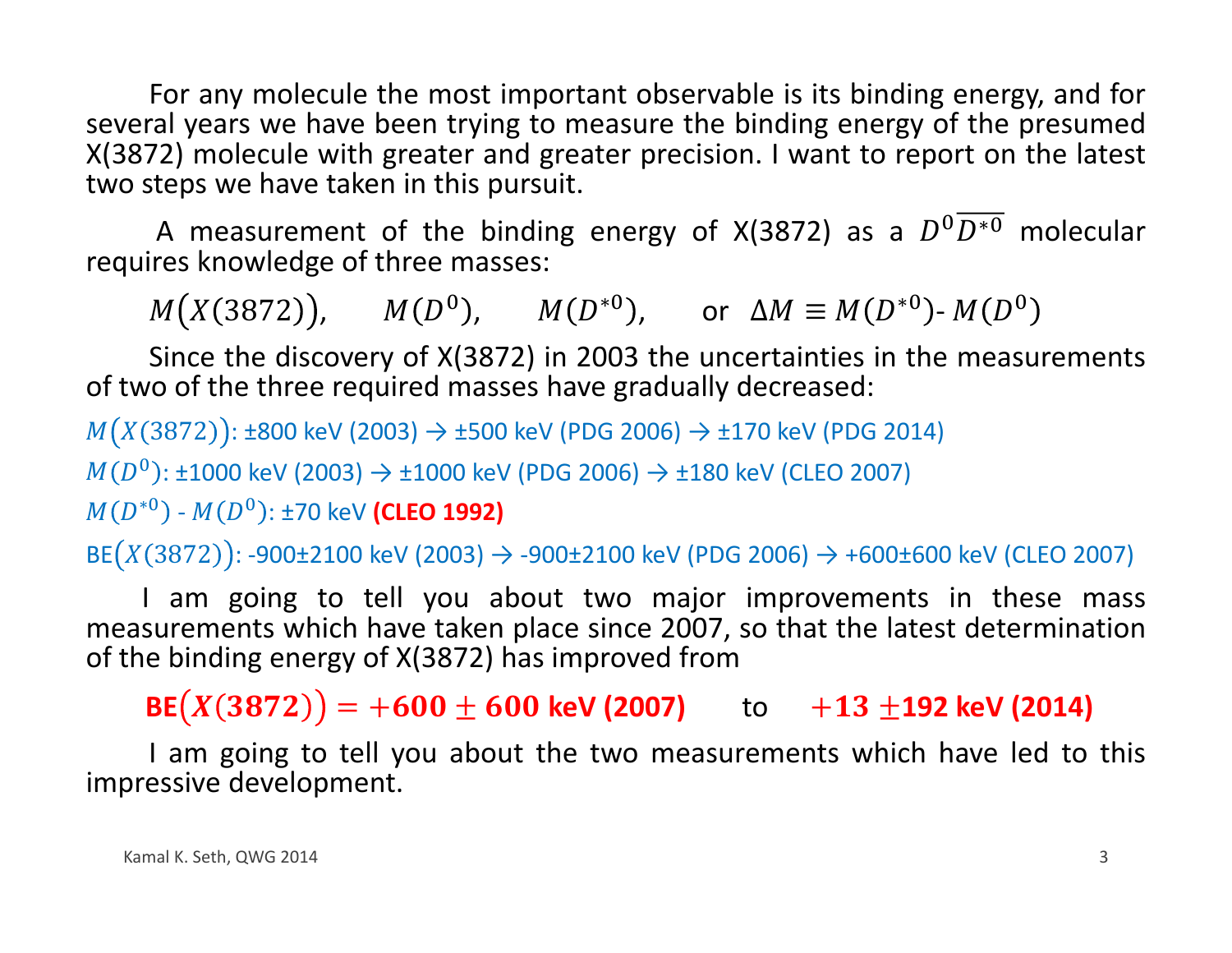### **A** NEW MEASUREMENT OF  $M(D^0)$

PRD, 031501 (2014)

Using 580 pb<sup>-1</sup> of  $e^+e^-$  annihilation data taken with the CLEO-c detector at  $\psi(3770)$ , we have studied the decay chain

 $\boldsymbol{\psi}(3770) \to \boldsymbol{D^0}\overline{\boldsymbol{D^0}}$  ,  $\boldsymbol{D^0} \to K^{\pm}\pi^{\mp}\pi^+\pi^-$  , or  $K3\pi$ 

to measure  $M(D^{\,0})$  with high precision. Our measurement involves three steps:

- 1) Calibration of the CLEO‐<sup>c</sup> magnetic field by requiring that our measurement of  $\mathbb{M}(\psi(2S))$  agree with the very high precision KEDR (Novosibirsk) measurement of  ${\rm M}(\psi(2S))=3686.114\pm 0.012$  MeV.
- 2) Precision determination of the mass of  $K_S$ by analyzing the inclusive decay,  $\psi(2S) \rightarrow$  $K_S + X, K_S \rightarrow \pi^+ \pi^-$ .
- 3) Using  $K_S$  mass to monitor and correct for the small variations of the magnetic field between sub-runs, and determining  $M(D^0)$ in the decay  $D^0 \to K3\pi$ .

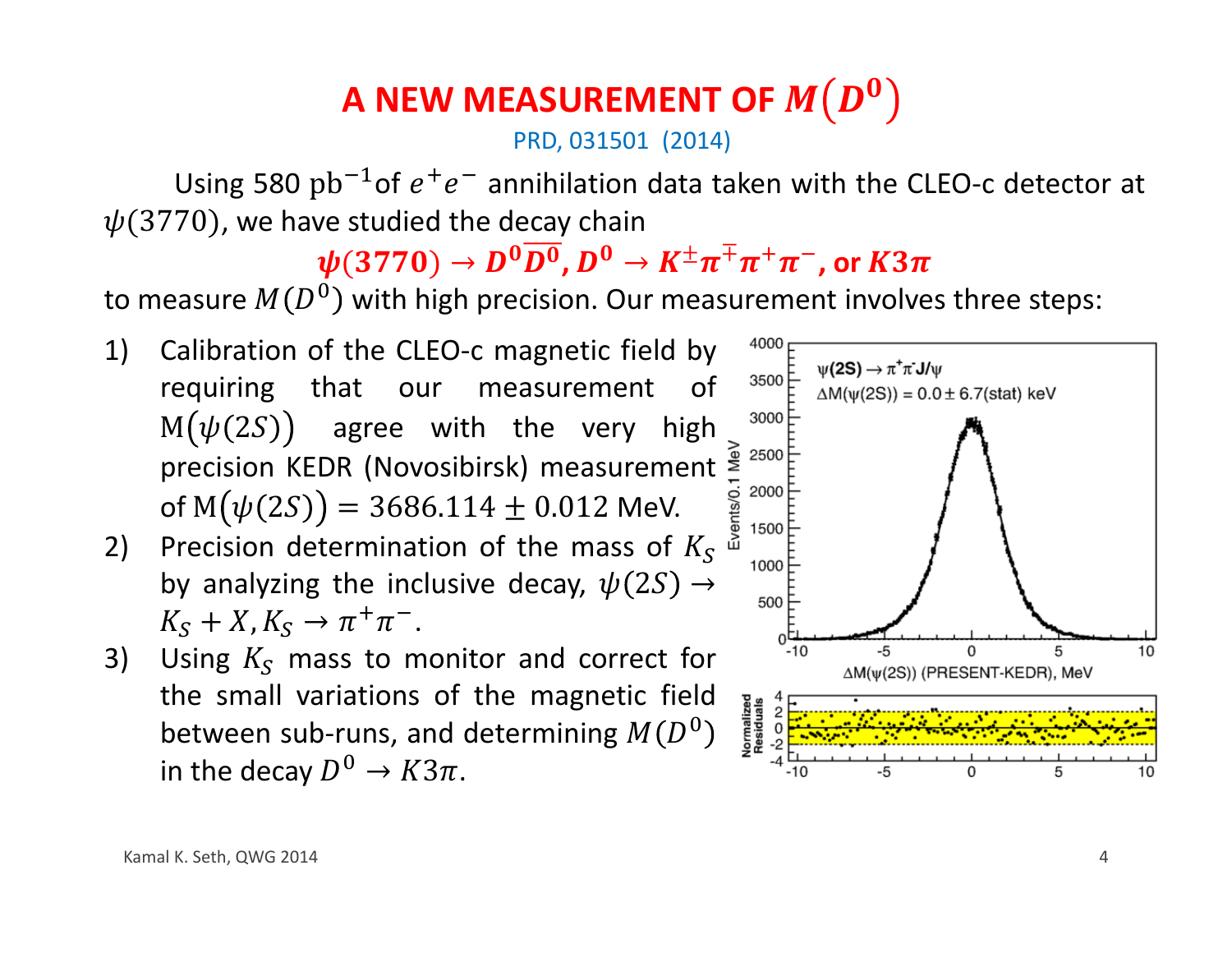Using the decay  $D^0 \to K^{\pm} \pi^{\mp} \pi^+ \pi^-$  we obtain

 $M(D^0) = 1864$ . 845  $\pm$  0. 025(stat)  $\pm$  0. 022(syst)  $\pm$  0. 053(B field )MeV

This represents <sup>a</sup> factor four improvement in precision over our 2007 measurement of  $M(D^0).$ 

This result is in excellent agreement with <sup>a</sup> recent measurement by BaBar [PRD88, 071104(R) 2013] using the decay  $D^*(2010)^+$   $\rightarrow$   $D^0\pi^+$ ,  $D^0 \rightarrow K^-K^-K^+\pi^+$ BaBar obtained



 $\bm{M}\bm{(D^0)} = \bm{1864.841 \pm 0.048}\mathrm{(stat)} \pm \bm{0.063}\mathrm{(syst)}$   $\bm{\text{MeV}}$ 

The average of the two high precision measurements of BaBar and ours is:  $\bm{M}(\bm{D^0}) = \bm{1864}.\bm{843} \pm \bm{0}.\bm{044} \ \bm{\text{MeV}}$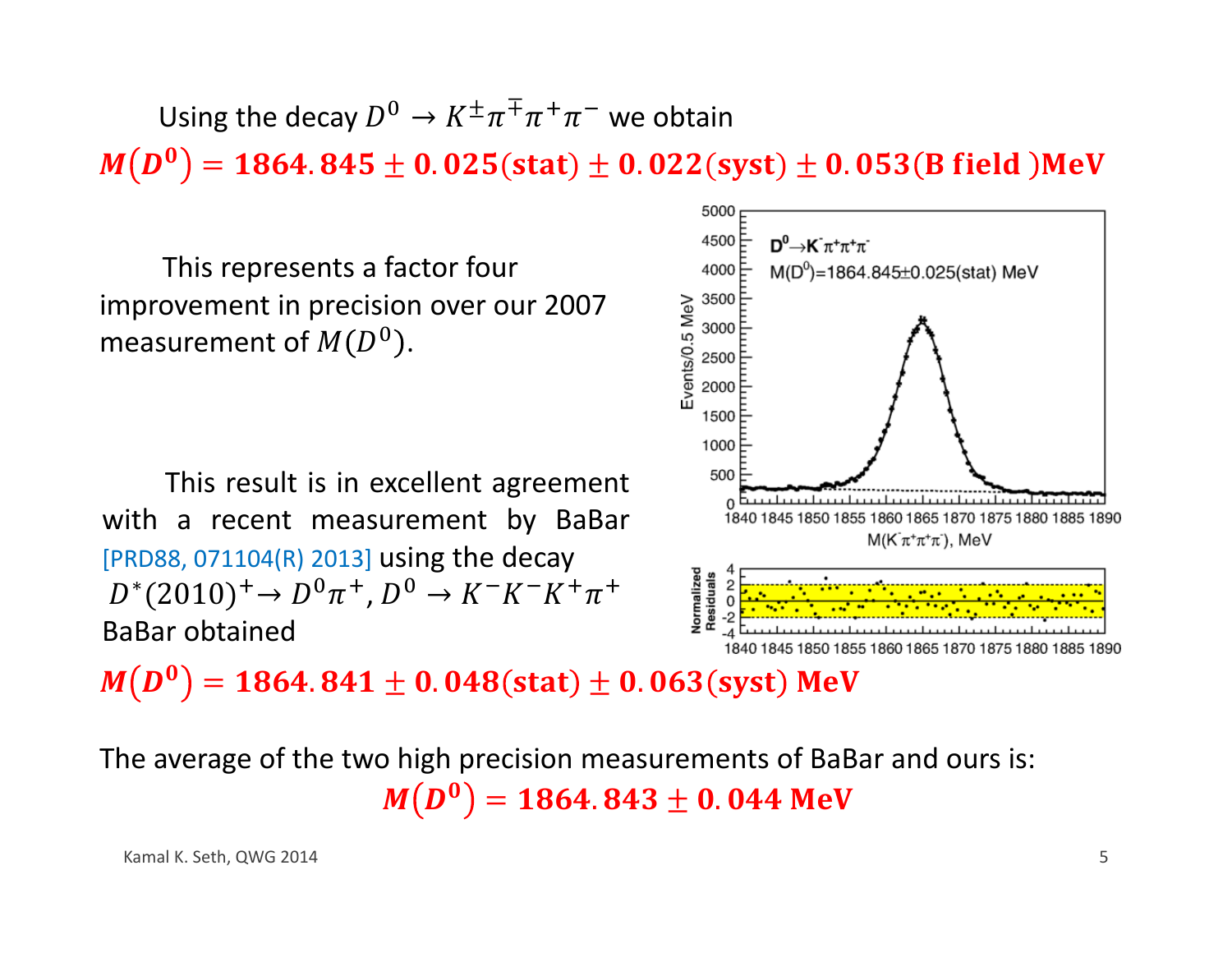# MASS OF  $M(\bm{D}^{*0})$

After the above results the one mass that remained to be measured withprecision was the mass of the  $D^{\ast 0}$  meson, or equivalently the difference in the masses of  $D^{\ast 0}$  and  $D^{\, 0}.$  The mass difference has not been revisited since the 1992 measurement by CLEO using data taken at the  $Y(4S)$  resonance [Phys. Lett. 69, 2046 (1992)].

> $\Delta \bm{M} \equiv \bm{M}(\bm{D}^{*\bm{0}})$  -  $\bm{M}(\bm{D}^{*\bm{0}})$  $\ket{0} = 142$ .  $120 \pm 0$ . 070 MeV

We have now made a new, high precision measurement of  $\Delta M$  using 316  ${\rm pb}^{-1}$  of  $e$  $^+e$  $^-$  annihilation data taken with the CLEO-c detector at  $\sqrt{s} =$  $4170$  MeV. We study the decay of  $D^{*0}\to D^0\pi$  $^{0}$  with two different subsequent decays of  $D$ 0

$$
D^0 \to K^- \pi^+ \text{ and } D^0 \to K^- \pi^+ \pi^- \pi^+.
$$

The figure shows mass distributions of  $D$  $^0$  for the two decays.



 $M(D^0)$ , MeV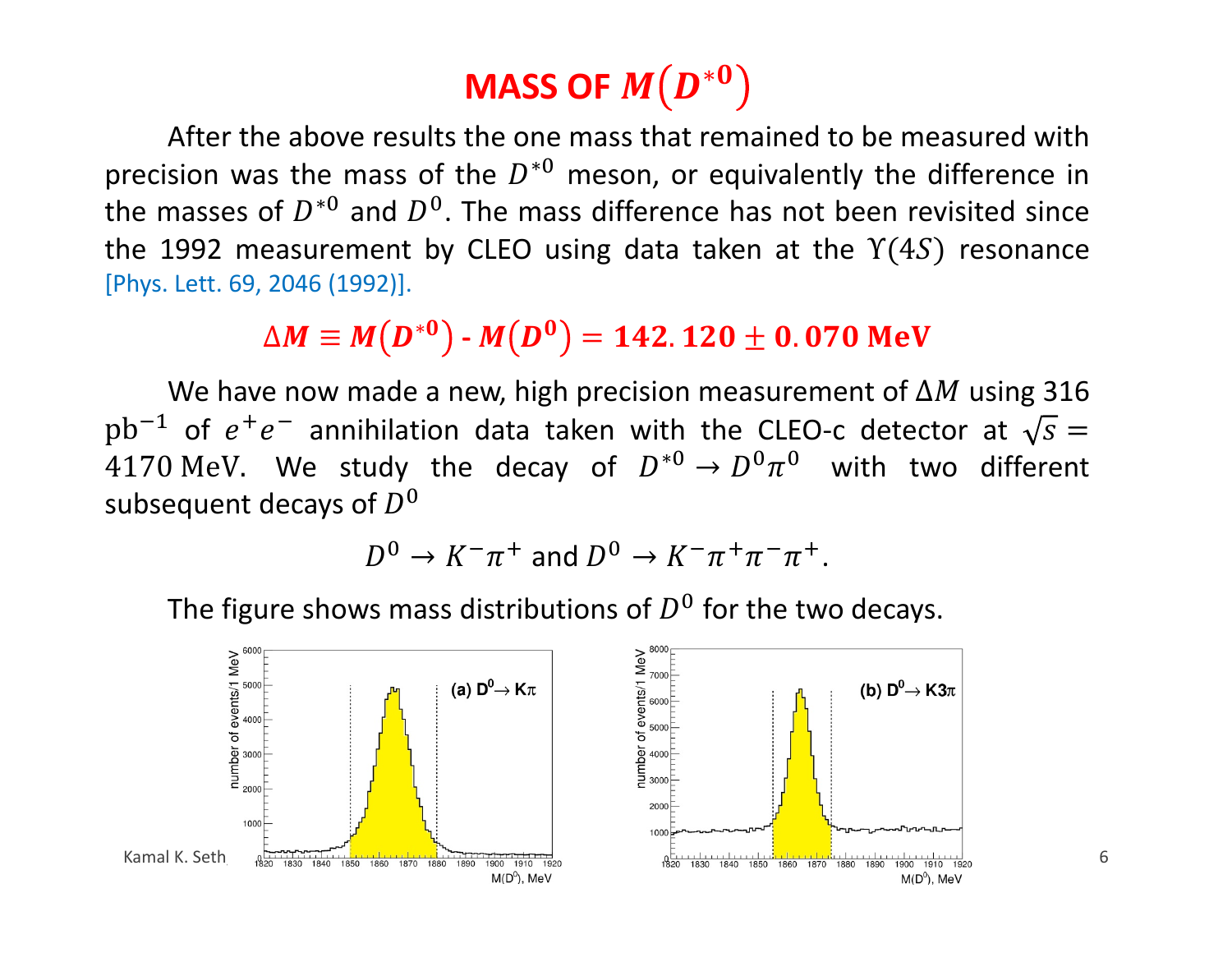The decays of  $\psi$ (4170) lead to enhancements at different values of the momenta of  $D^{\,0}$ , as the figures show. The decay  $\psi(4170)\rightarrow D^{\ast 0}D^{\ast 0}$ , with both  $D^{\ast 0}$ and  $D^{*0}$  decaying into  $D^{0}(D^{0})\pi^{0}$  leads to the double humped enhancement at  $p(D^0) \approx 460 - 580$  MeV. The decay  $\psi(4170) \rightarrow D^{*0} \overline{D^0}$ , with  $\overline{D^{*0}} \rightarrow D^0 \pi^0$  leads to the broad enhancement at  $p(D^0) \approx 670 - 750$  MeV, and a narrow peak at  $p(D^0) \approx 775$  MeV. Other decays of  $\psi$ (4170) contribute to the background in the momentum distributions. A GIANT based Monte Carlo simulation faithfully reproduces both the observed enhancements and the background.

We analyze the data including both  $\sim\!520$  and 720 MeV enhancements originating in  $D^{\ast \, 0}$  decays, for the two decays of  $D^{\, 0}$ ,  $D^0\to K\pi^-$  and  $D^0\to K3\pi$  . We reconstruct  $D^{*0}\to D^0\pi^0$  and  $D^0$  and the difference distributions  $\Delta M \equiv M(D^0 \pi^0) - M(D^0)$  . Because the instrumental contributions tomass resolution essentially cancel in the difference  $\Delta M$ , the spectra for  $\Delta M$  have very good resolution (FWHM  $\approx 2.8$  MeV). We make fits to the unbinned  $\Delta M$  spectra.

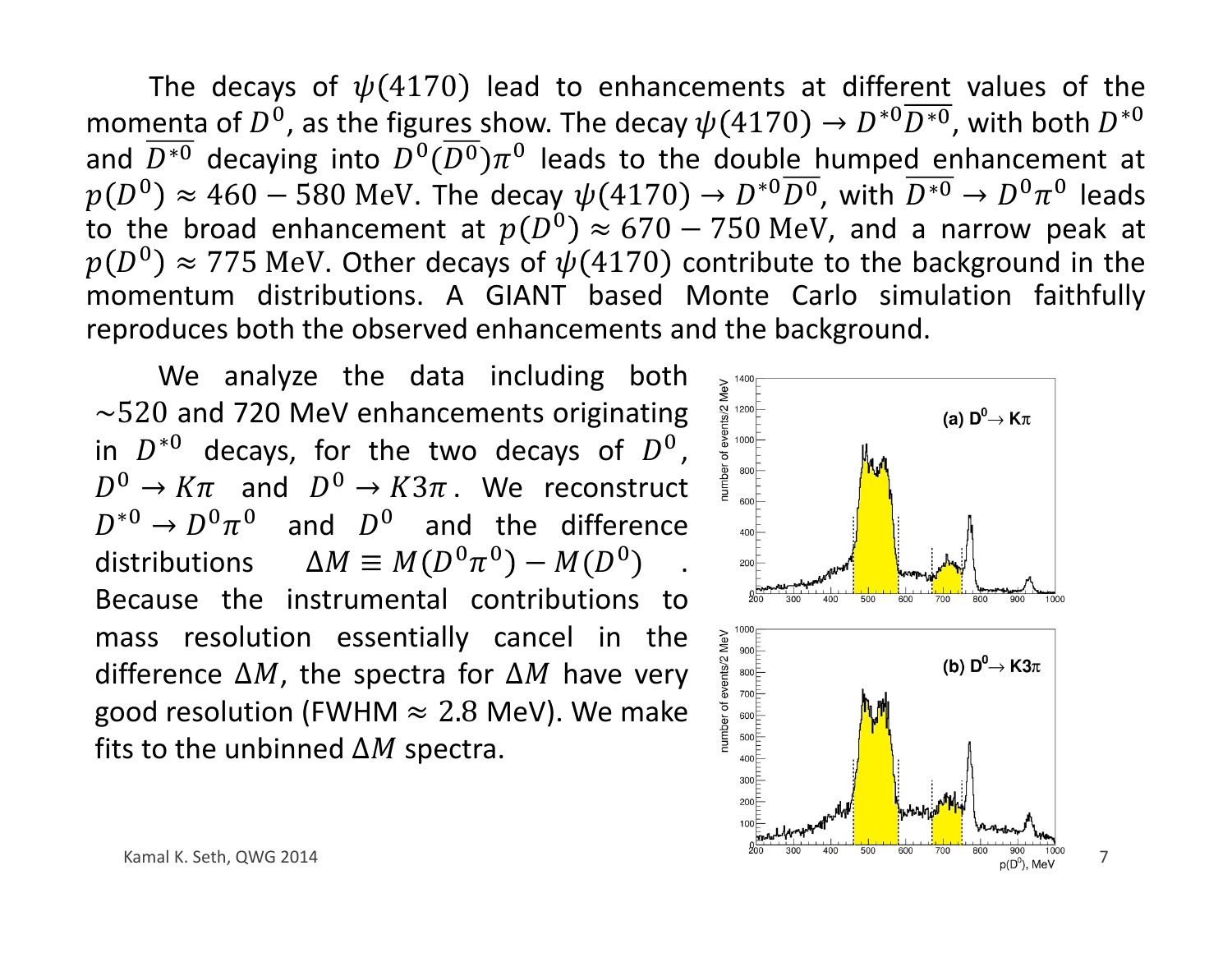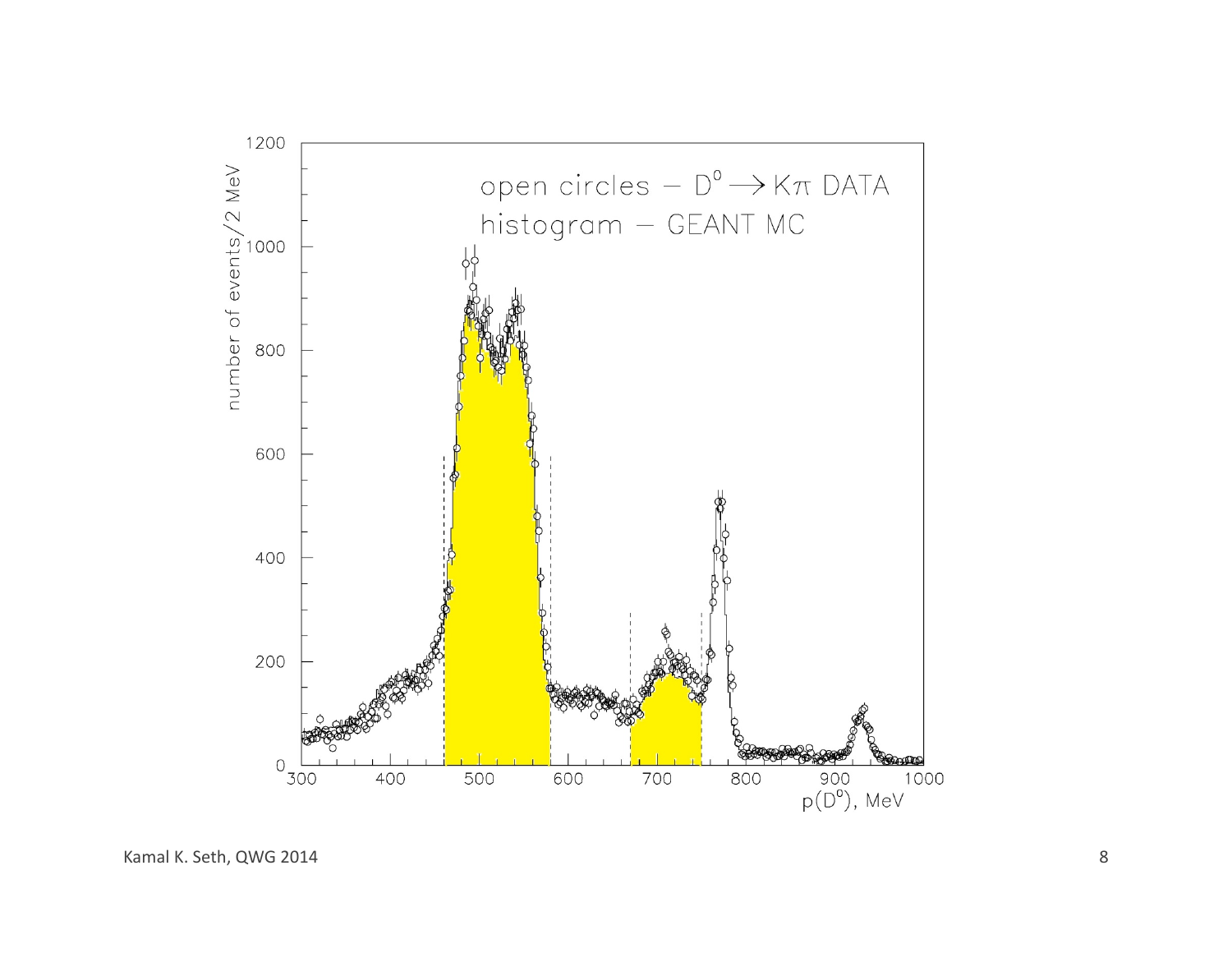The results are:

#### $\Delta {\bf M} (K\boldsymbol{\pi}) = {\bf 142.007 \pm 0.018 (stat) \pm 0.016 (syst)}$  MeV

#### $\Delta \mathsf{M}(K3\pi) = 142.008 \pm 0.027 \mathrm{(stat)} \pm 0.016 \mathrm{(syst)}$   $\mathsf{MeV}$

with the average

 $\Delta M \equiv M(D^{*0}) - M(D^{0}) = 142.007 \pm 0.015(stat) \pm 0.014(syst)$  MeV

This result is based on  $\sim$  10,000 counts, has factor  $\sim$  four smaller error than the old 1992 measurement, and has <sup>a</sup> 113 keV smaller value.

This leads to

#### $\bm{M}(\bm{D}^{*{\bf 0}}) = {\bf 2006.850 \pm 0.049~MeV}$

This compares with  $M(D^{*0}) = 2006.96 \pm 0.10 \text{ MeV}$  obtained by the <code>PDG2014</code> from simutaneous fit of four masses,  $M(D^{\ast \pm}),$   $M(D^{\ast \mathrm{0}}),$   $M(D^{\pm}),$  and  $M(D^0)$ .



Kamal K. Seth, QWG 2014 9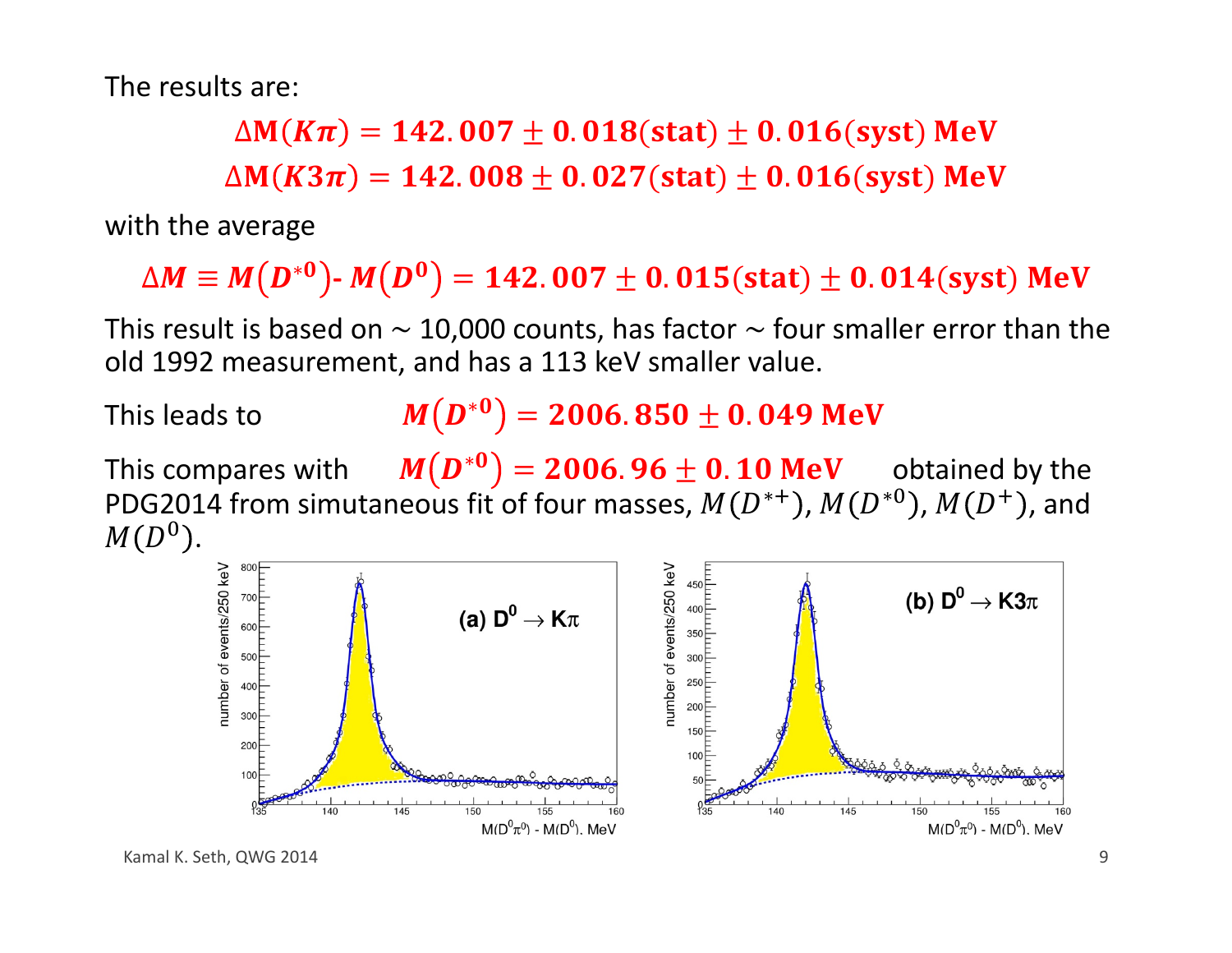Our measured masses lead to

 $M(D^{*0}) + M(D^{0}) = 3871.693 \pm 0.17$  MeV.

Using  $M(X(3872)) = 3871.68 \pm 0.17$  MeV we obtain the binding energy of  $X(3872)$  as a proposed  $D^{\, 0}D^{\ast \, 0}$  molecule,

 $\boldsymbol{E}_{\boldsymbol{b}} \equiv (3871.693 \pm 0.090) - (3871.68 \pm 0.17) \, \text{MeV} = 13 \pm 192 \, \text{keV}$ 

The largest contribution to the uncertainty in the above result is due to  $\pm$  170 keV uncertainty in the PDG2014 average value of the mass of  $X(3872)$ .

The negative limiting value of the binding energy  $E_b$  implies that  $D^0D^{\ast 0}$ system is unbound by as much as 179 keV.

The positive limiting value  $E_b = 205~\mathrm{keV}$  implies that the radius of the proposed molecule is larger than  $R = 1/\surd\,2\mu E_b = 9.9$  fm.

Hopefully, our new result for the binding energy will shed light on the continuing saga of the  $D^0\overline{D^{*0}}$  molecule and other models of the structure of *X*(3872).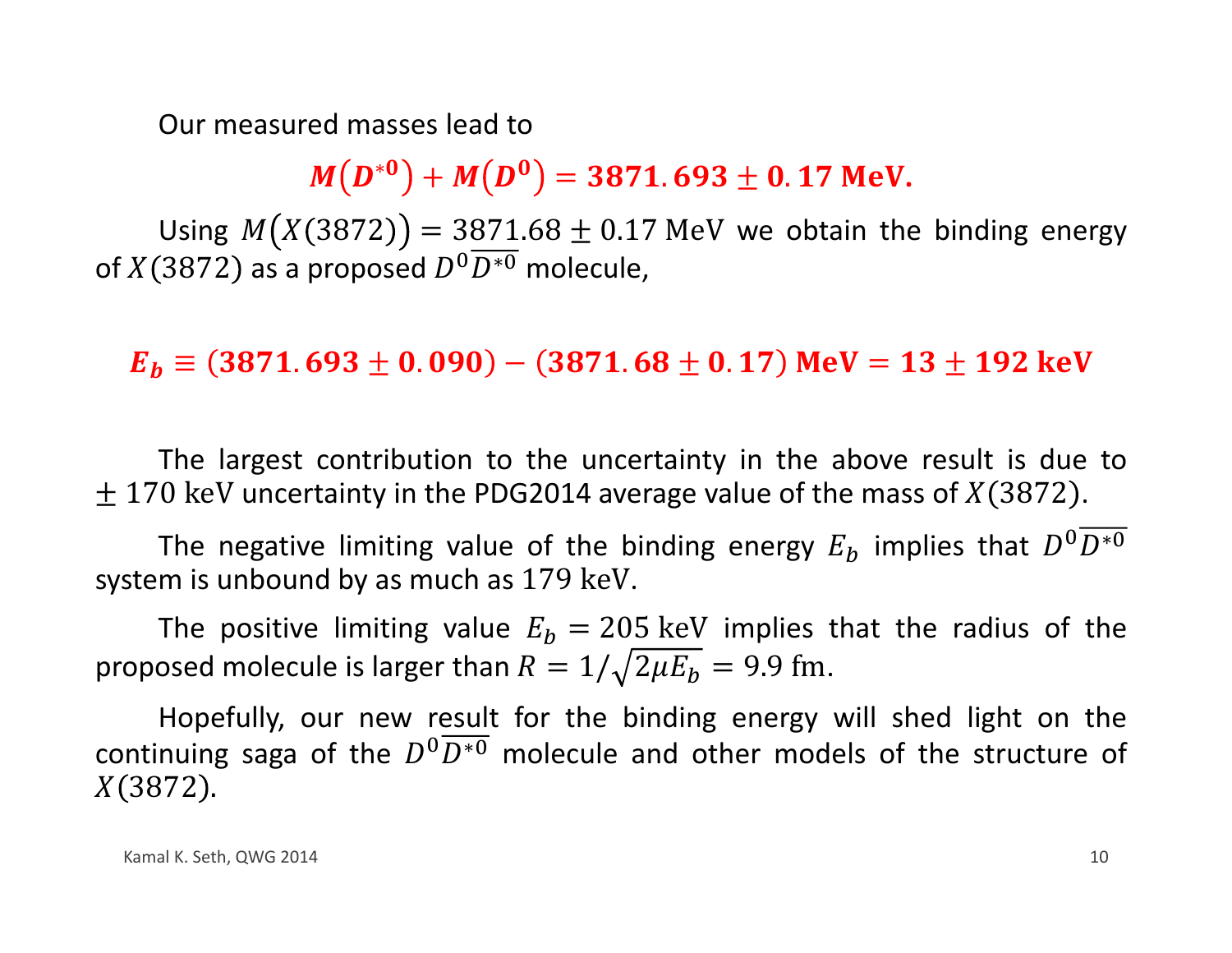### **BACKUP SLIDES**

Kamal K. Seth, QWG 2014 11 November 2014 11 November 2014 11 November 2014 11 November 2014 11 November 2014 1